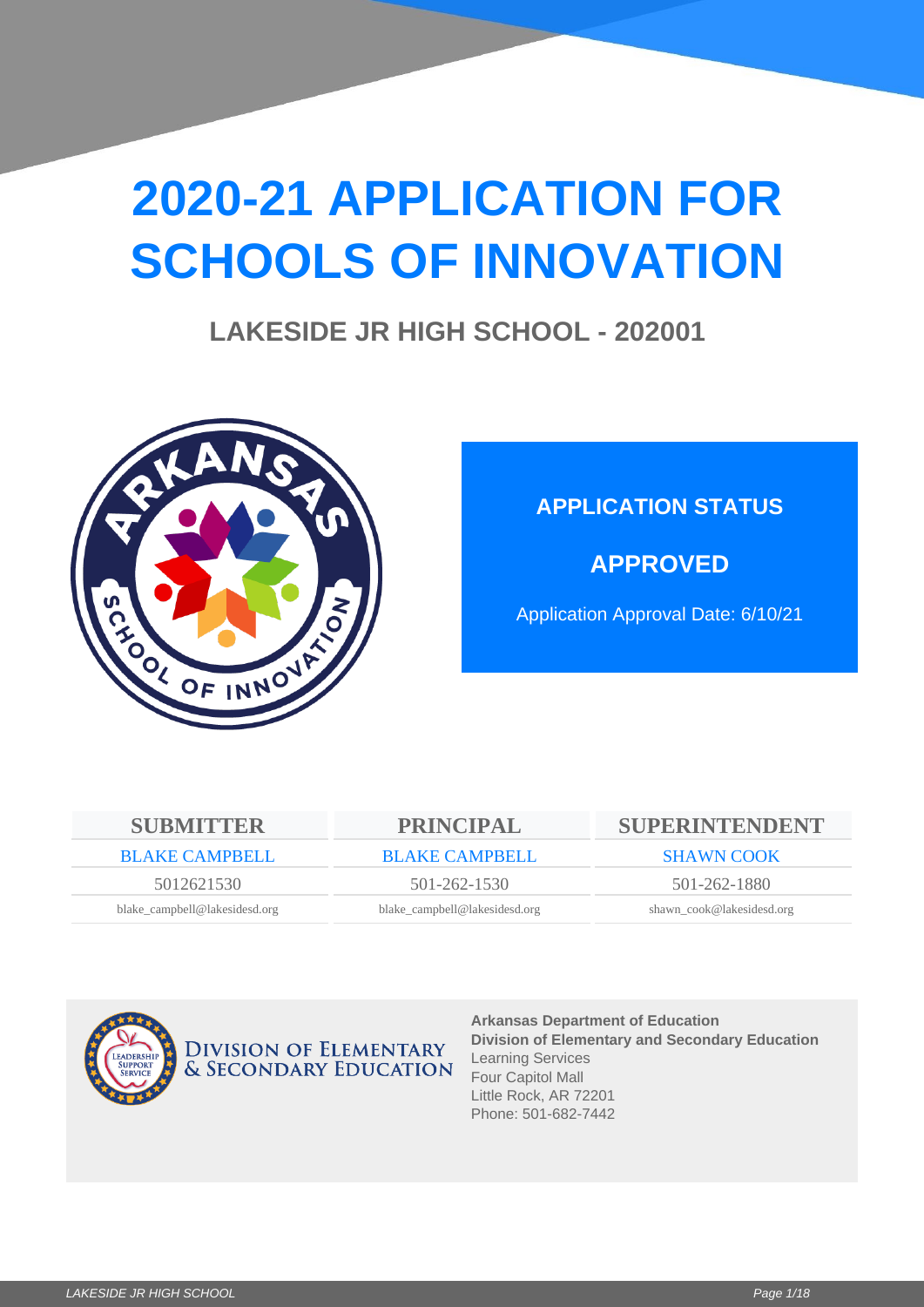## **Table Of Contents**

| Section 1: Narrative Description of the Innovation Plan                    | 3         |
|----------------------------------------------------------------------------|-----------|
| <b>Section 2: General Questions</b>                                        | 5         |
| Section 3: Exploring and Learning                                          | 6         |
| Section 4: Council of Innovation                                           | 8         |
| Section 5: Vision and Mission                                              | <b>10</b> |
| Section 6: Goals and Anticipated Outcomes                                  | <b>12</b> |
| Section 7.a: Theory of Action                                              | 13        |
| Section 7.b: Waivers needed to implement or support the plan of innovation | 15        |
| <b>Section 8: Election Results</b>                                         | 16        |
| Section 9: Professional Development Scope                                  | <b>17</b> |
|                                                                            |           |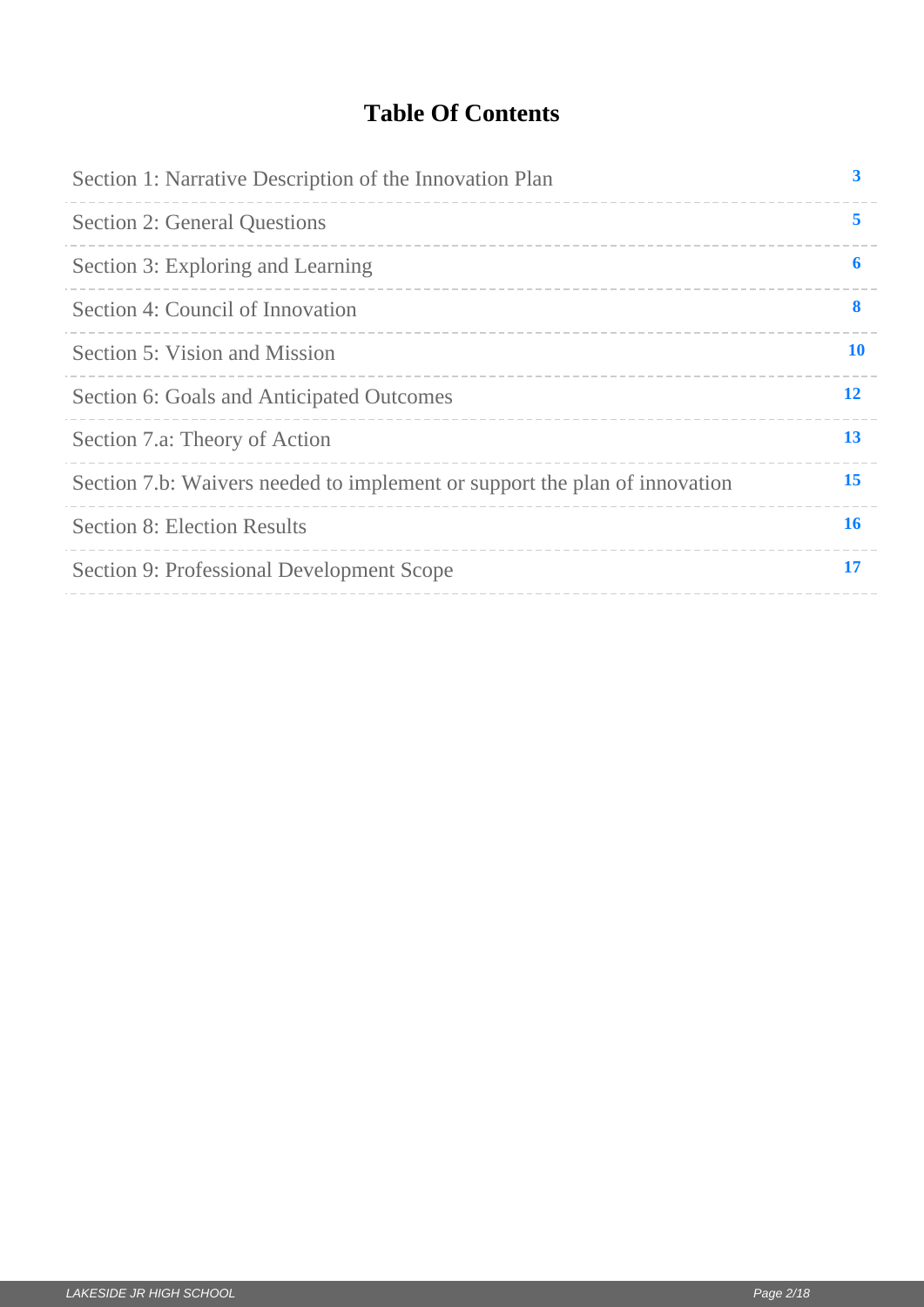## <span id="page-2-0"></span>**SECTION 1: NARRATIVE DESCRIPTION OF THE INNOVATION PLAN**

#### **DESCRIPTION OF THE INNOVATION PLAN**

 Lakeside Junior High School is a school in Hot Springs, Arkansas. 2021-2022 will be the first year that the school is open as the district will be reconfiguring the schools and opening a brand new junior high school. The school will be comprised of approximately 600 students in grades 7-8. Nearly 35% of Lakeside Junior High School students will receive free or reduced lunches. In terms of demographics, 73.8% of students are White, 12.1% are Hispanic, 7.8% are African-American, and 4.6% are of two or more races.

 The teaching staff at Lakeside Junior High School will be comprised of approximately 50 staff members in the building. This will include approximately 35 certified teachers.

 The 2021-22 school year will bring an unique opportunity in terms of opening a new building, establishing a new culture, and implementing a new set-up of customs, traditions, and commitments. Furthermore, by merging staff members from two buildings into one staff, there will be a unique opportunity for implementing a strong professional learning community within the building.

 As a new school is created from the ground up, it is imperative that the students in the school be exposed to the highest level of exploration, innovation, and collaboration. Many of the freedoms provided by SOI will allow both students and staff to explore new learning opportunities and engage in experiences that extend beyond a traditional classroom setting. These experiences will serve to further establish and promote the culture of the building by allowing students opportunities to take responsibility of their learning through a lens of their own interest. Additionally, SOI will enable staff and students to extend learning beyond the classroom (extra-curricular activities, clubs, etc.) to further develop the relationships between Lakeside JH and the community.

Proposed Plan:

A) Focus on career exploration throughout the two years students are in Junior High.

Remove the required course of Career Development. Instead, students will complete the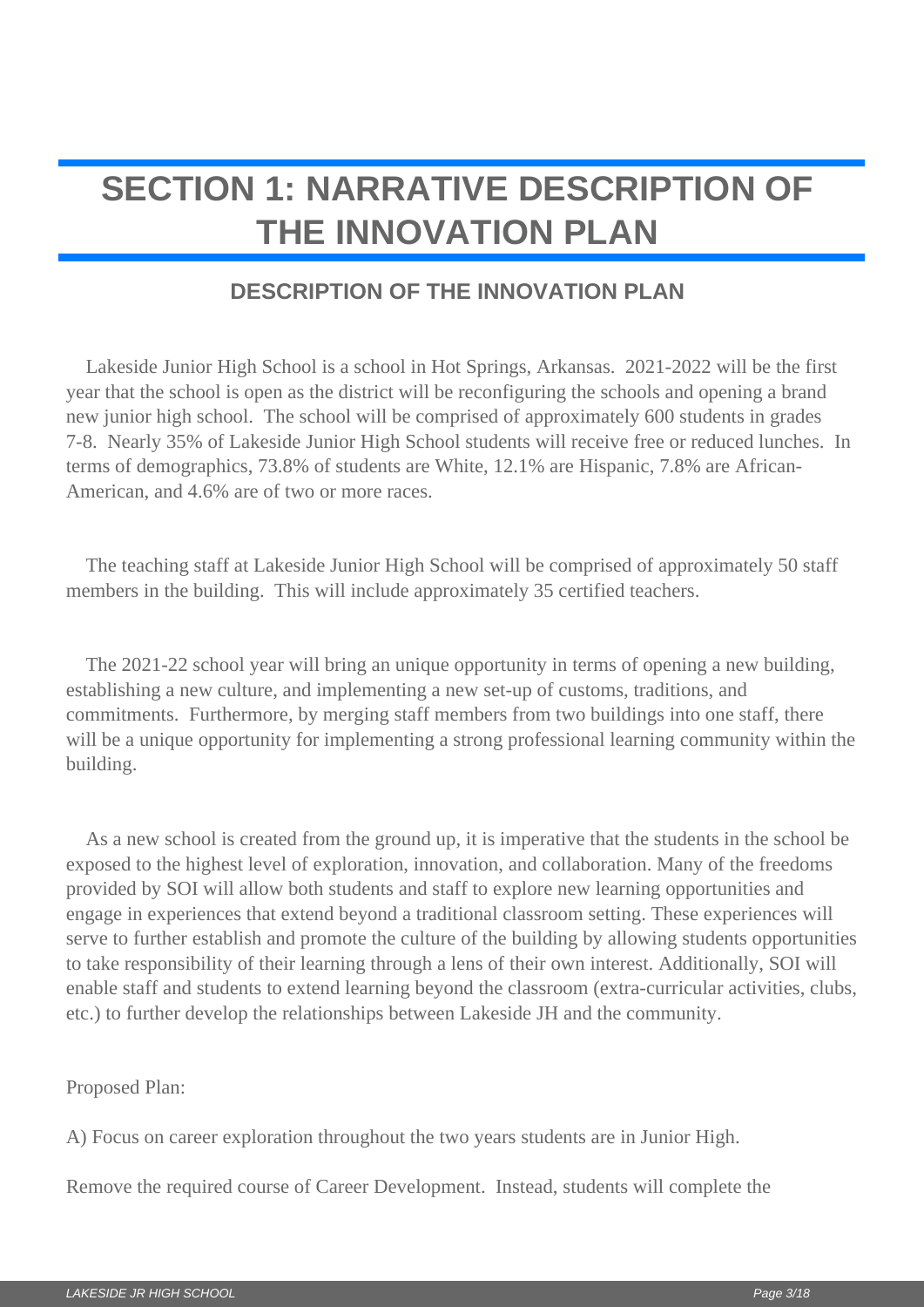YouScience Assessment--measuring students' interests and aptitude. With this data, students will be able to spend two years researching and exploring career pathways that interest them. Additionally, through the use of an Advisory period, students will be able to be grouped together to participate in lessons, guest speakers, and other activities that revolved around their interests.

B) Provide STEM opportunities to all students over the course of two years of Junior High.

Remove the requirement for KeyCode and traditional 7th and 8th grade science courses. Instead of requiring all students to take KeyCode, students will have the option of taking various STEMbased elective courses. Additionally, instead of traditional 7th and 8th grade science courses, students will take Project Lead The Way courses that cover the essential skills and standards of the state science standards. This will give students a greater emphasis on project and problem-based learning and allow the students to truly gain an understanding of how to use the content they are being taught.

C) Provide flexible scheduling for students who wish to engage in self-paced learning.

In order to meet the needs of some students and their families, the incorporation of self-paced learning would be utilized and blended into the curriculum. This will provide a more personalized learning approach for students to give them the best chance to succeed while finding a balance between their education, extracurricular activities, and family time.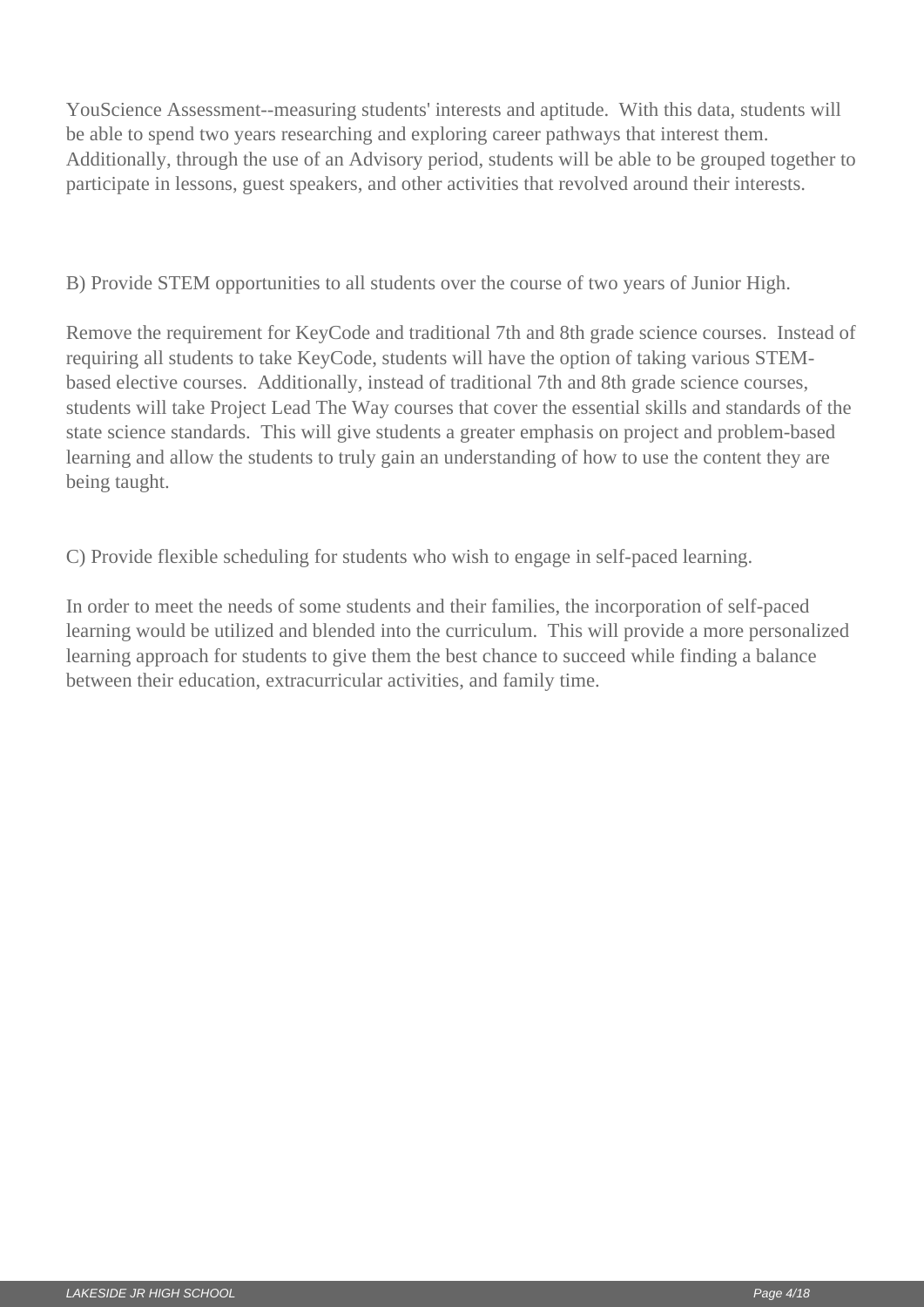## <span id="page-4-0"></span>**SECTION 2: GENERAL QUESTIONS**

## **SPECIAL CONDITIONS ESSA (CHECK ALL THAT APPLY)**

- □ Comprehensive Support and Improvement
- Targeted Support and Improvement ❏
- Additional Targeted Support and Improvement ❏

#### **LINK TO YOUR SCHOOL IMPROVEMENT PLAN:**

# **SUPPORTS AND SERVICE ORGANIZATIONS ASSISTING YOUR SCHOOL.** LI Comprehensive Support and Improvement<br>
<br>
CI Targeted Support and Improvement<br>
<br>
LINK TO YOUR SCHOOL IMPROVEMENT PLAN:<br>
<br>
SUPPORTS AND SERVICE ORGANIZATIONS ASSISTING YOUR SCHO<br>
<br>
Ω Arkansas Division of Elementary and

- Arkansas Division of Elementary and Secondary Education (DESE) ❏
- Arkansas Public Resource Center (APSRC) ❏
- □ Education Renewal Zone (ERZ)
- Office of Innovation for Education (OIE)
- ADE Team Digital ❏

Other(s) - Please list: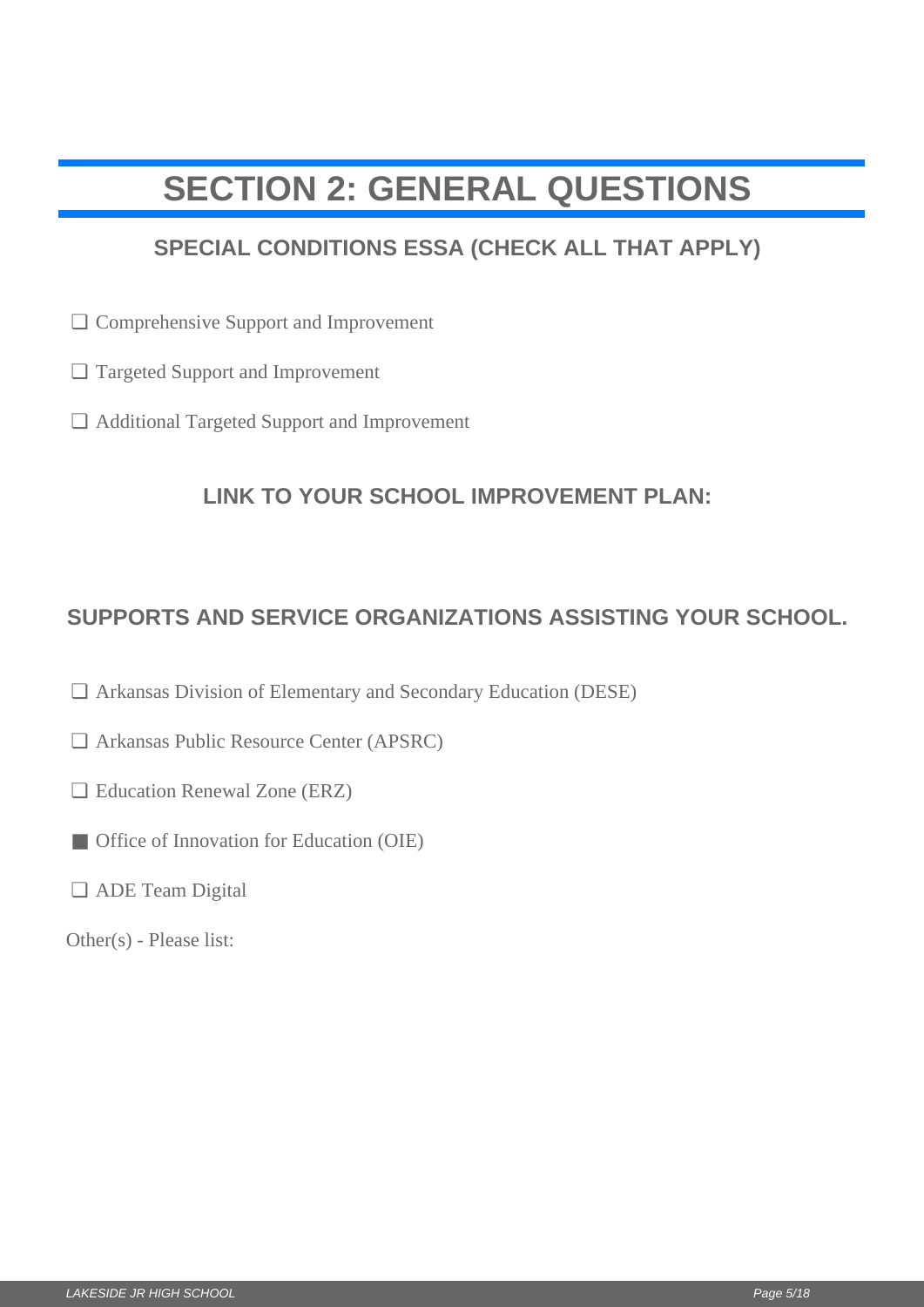## <span id="page-5-0"></span>**SECTION 3: EXPLORING AND LEARNING**

## **WHAT ACTIVITIES HAVE ENGAGED STAFF AND OTHER STAKEHOLDERS IN ORDER TO BUILD CAPACITY FOR PROPOSED INNOVATIONS?**

 We encourage you to work in this section before finalizing the School of Innovation Plan and Goals. The primary purpose of Exploring and Learning is to build stakeholders' capacity for the work of innovation up to the submission of the application. Complete the following table that details the Exploring and Learning journey.

| <b>MEETING</b><br><b>DATE</b> | <b>MEETING</b><br><b>PURPOSE</b>                       | <b>FOCUS</b><br><b>AUDIENCE</b><br>& NUMBER<br><b>ATTENDED</b>                              | <b>MEETING OUTCOME/</b><br>PLANNED NEXT STEPS                                                                                                                                                             |
|-------------------------------|--------------------------------------------------------|---------------------------------------------------------------------------------------------|-----------------------------------------------------------------------------------------------------------------------------------------------------------------------------------------------------------|
| 04/28/2021                    | <b>Student Voice Meeting</b><br>(7 & 8 grade students) | School Adminstrator<br>(1)<br>Principal (1)<br>Certified Staff (1)<br>Student (8)           | Heard feedback from students related to their ideas,<br>goals, and tasks they would like to<br>complete--focused on course offerings and future<br>options.                                               |
| 04/12/2021                    | <b>Student Voice Meeting</b><br>(7th & 8th Grades)     | School Adminstrator<br>(1)<br>Principal (1)<br>Certified Staff (1)<br>Student (6)           | Heard feedback from students related to their ideas,<br>goals, and tasks they would like to<br>complete--focused on individual learning plans and<br>opportunities for students to take elective courses. |
| 3/26/2021                     | School of Innovation<br>Council Meeting #4             | Principal (2)<br>Classified Staff (1)<br>Certified Staff (7)<br>Student (4)<br>Parent $(1)$ | Reviewed goals and plans for school of<br>innovation.                                                                                                                                                     |
| 3/12/2021                     | School of Innovation<br>Council Meeting #3             | Principal (2)<br>Classified Staff (1)<br>Certified Staff (8)<br>Student (3)<br>Parent (2)   | Discussed SOI Process--and reviewed application.                                                                                                                                                          |
| 3/5/2021                      | School of Innovation<br>Council Meeting #2             | Principal (1)<br>Classified Staff (1)<br>Certified Staff (8)                                | Discussed routes to attainment of mission/vision.                                                                                                                                                         |
| 3/3/2021                      | <b>Student Voice Meeting:</b>                          | Principal (2)                                                                               | Discussed student opinions related to mission,                                                                                                                                                            |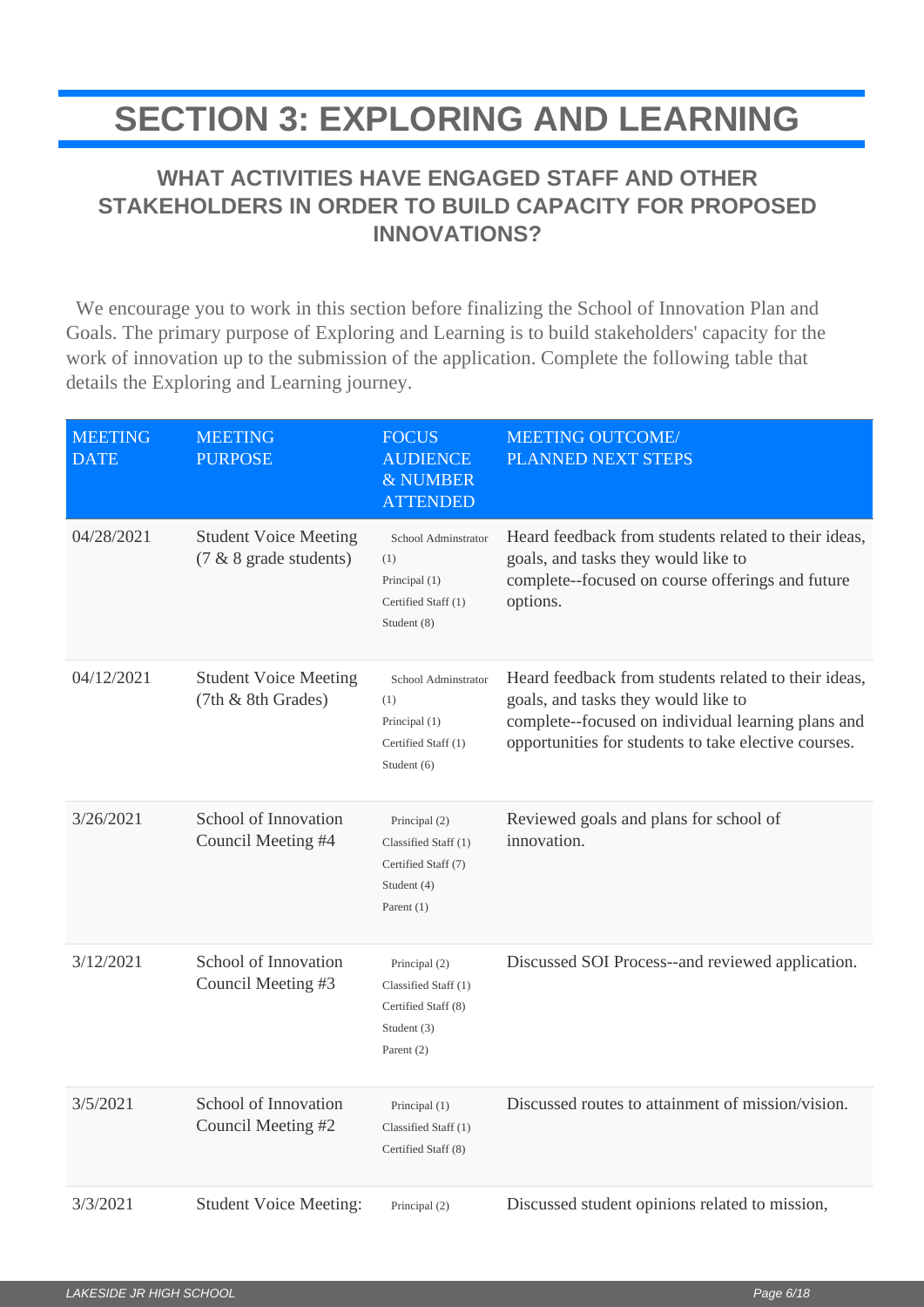| <b>MEETING</b><br><b>DATE</b> | <b>MEETING</b><br><b>PURPOSE</b>                                                     | <b>FOCUS</b><br><b>AUDIENCE</b><br>& NUMBER<br><b>ATTENDED</b>                              | <b>MEETING OUTCOME/</b><br>PLANNED NEXT STEPS                                                                        |
|-------------------------------|--------------------------------------------------------------------------------------|---------------------------------------------------------------------------------------------|----------------------------------------------------------------------------------------------------------------------|
|                               | Incoming 7th Grade                                                                   | Student (3)                                                                                 | vision, and goals of the building. Discussed<br>proposed outcomes for the school.                                    |
| 03/02/2021                    | <b>Student Voice Meeting:</b><br>Incoming 8th Grade                                  | Principal (1)<br>Student (3)                                                                | Discussed student opinions related to the mission,<br>vision, goals, and proposed outcomes for the new<br>building.  |
| 02/26/2021                    | School of Innovation<br>Council Meeting #1                                           | Principal (2)<br>Certified Staff (8)                                                        | Discussed mission, vision, traditions, etc. of the<br>new building.                                                  |
| 2/11/2021                     | Office of Innovation<br>Process Meeting #2                                           | Principal (1)                                                                               | Continue work on mission/vision, elaborate with<br>council on goals and plans for SOI                                |
| $01/11/2021$ -<br>02/10/2021  | Vision walks with<br>guiding<br>coalition/Council of<br>Innovation members           | Principal (2)<br>Teacher (7)<br>Classified Staff (1)<br>Certified Staff (2)<br>Parent $(1)$ | Toured construction site and discussed vision of<br>the building with individuals (due to COVID-19)<br>restrictions) |
| 12/17/2020                    | Office of Innovation<br>Process Meeting #1                                           | Principal (2)<br>Certified Staff (1)                                                        | Meet with Council of Innovation--continue work<br>on mission/vision, review shared resources                         |
| 10/18/2020                    | Discuss options and<br>possibility of applying<br>for SOI and submitting<br>SOI LOI. | District Adminstrator<br>(1)<br>Principal (2)                                               | Submit SOI LOI                                                                                                       |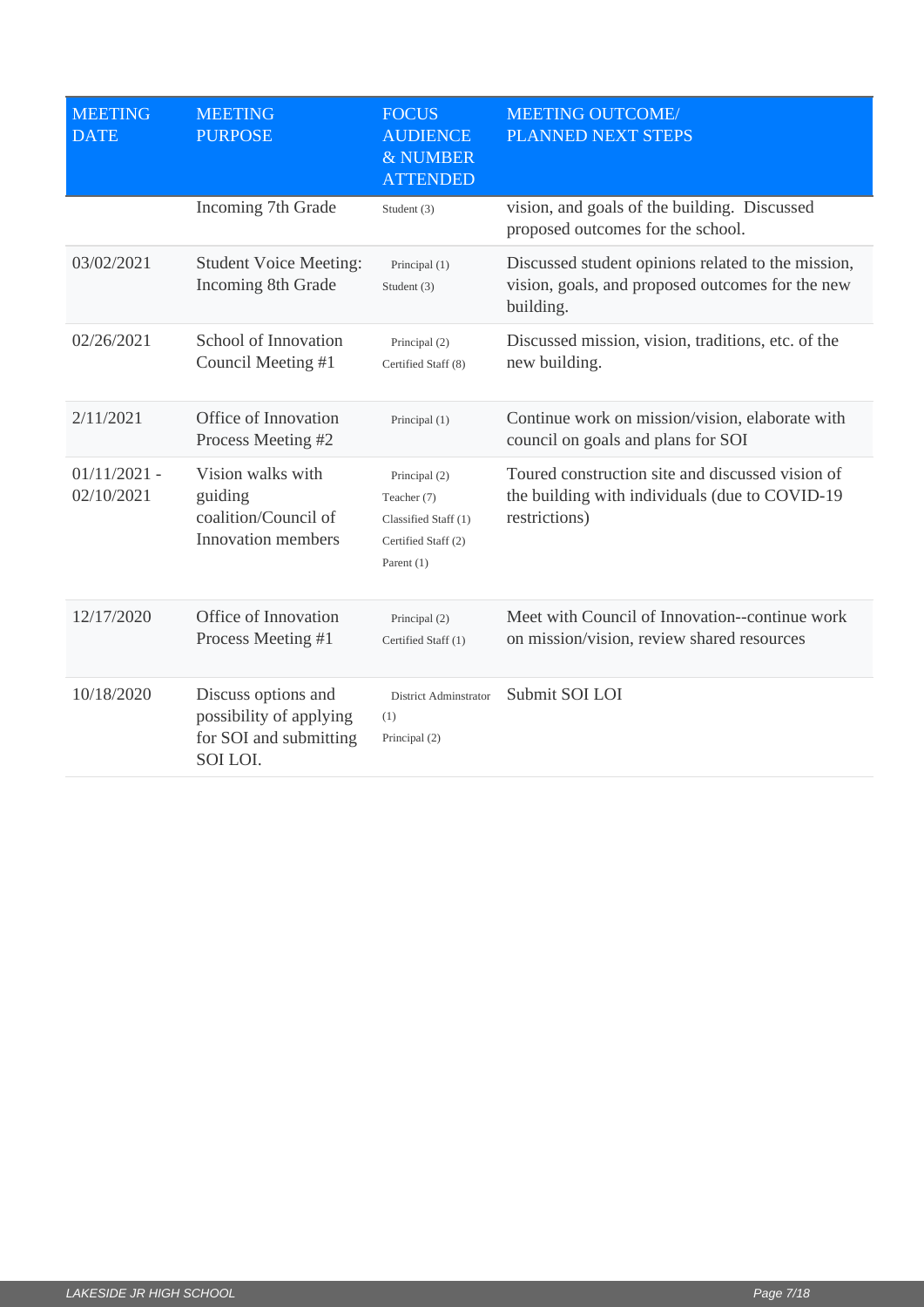# <span id="page-7-0"></span>**SECTION 4: COUNCIL OF INNOVATION**

 DESE SOI Rule 4.01 "Each school or district applying to be a school of innovation must establish a Council of Innovation."

 3.04 "School council of innovation" means a body of individuals from a current or aspiring school of innovation composed of teachers, classified employees, the building-level principal or his or her administrative designee, parents, community members, a minimum of two (2) students from the school of innovation, and other interested parties selected by the council to participate, as referred to in Section 4.00 of these rules.

 3.04.1 The teacher representatives shall be elected by a majority vote of the school's licensed eligible employees.

 3.04.2 The classified representatives shall be elected by a majority vote of the school's classified eligible employees.

 3.04.3 The parent representatives shall be selected by a majority vote of the attendees at a meeting called for the purpose of selecting the school's parent representatives and shall have a child in the school to be eligible to serve on the council.

 3.04.3.1 Schools with a ten percent (10%) or greater minority student population shall have minority representation on the council.

 The council shall generate innovative ideas and proposals and seek diverse ideas from other stakeholders to determine the content of the plan that will be voted on by the school employees.

SOI Council of Innovation suggested best practice include a School Board member on Council.

 Minority populations that comprise 10% of school population (List all minorities: any minority that comprises 10% or more of the student population must be represented on the SOI Council) Council of Innovation suggested best practice is to represent all minorities on Council.

| NAME OF               | <b>REPRESENTATIVE</b>   | COUNCIL                 | <b>MINORITY</b> | DATE.          |
|-----------------------|-------------------------|-------------------------|-----------------|----------------|
| <b>COUNCIL MEMBER</b> | <b>GROUP</b>            | <b>POSITION</b>         |                 | <b>ELECTED</b> |
| Katie Brown           | <b>Community Member</b> | <b>Community Member</b> | No.             | 22/02/2021     |

#### **MINORITY REPRESENTATION: 12.5%**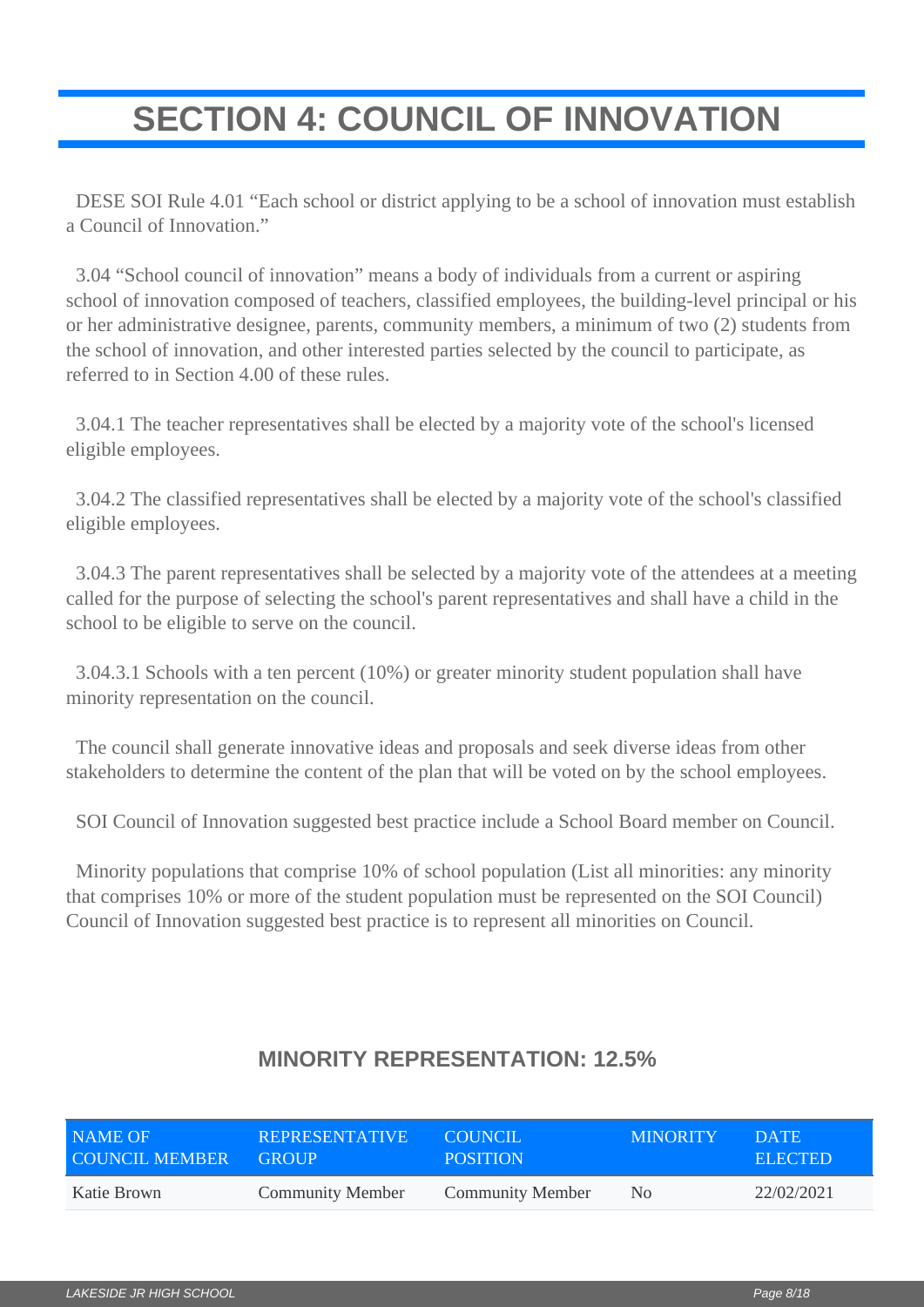| <b>NAME OF</b><br><b>COUNCIL MEMBER</b> | <b>REPRESENTATIVE</b><br><b>GROUP</b> | <b>COUNCIL</b><br><b>POSITION</b> | <b>MINORITY</b> | <b>DATE</b><br><b>ELECTED</b> |
|-----------------------------------------|---------------------------------------|-----------------------------------|-----------------|-------------------------------|
| <b>Steven Erwin</b>                     | Parent                                | Parent                            | N <sub>o</sub>  | 22/02/2021                    |
| <b>Tracee Rainey</b>                    | Parent                                | Parent                            | Yes             | 22/02/2021                    |
| Jennifer Craig                          | Parent                                | Parent                            | N <sub>o</sub>  | 22/02/2021                    |
| Andrea Baker                            | Parent                                | Parent                            | N <sub>o</sub>  | 22/02/2021                    |
| Damian Barragan                         | Student                               | Student                           | Yes             | 22/02/2021                    |
| <b>Trinity Miller</b>                   | Student                               | Student                           | N <sub>o</sub>  | 22/02/2021                    |
| Anna Hemleben                           | Student                               | Student                           | N <sub>o</sub>  | 22/02/2021                    |
| <b>James Hall</b>                       | Student                               | Student                           | N <sub>o</sub>  | 22/02/2021                    |
| Vincent Henry                           | Student                               | Student                           | N <sub>o</sub>  | 22/02/2021                    |
| Annabele Ubence                         | Student                               | Student                           | Yes             | 22/02/2021                    |
| <b>Mandy Prados</b>                     | Parent                                | Parent                            | N <sub>o</sub>  | 01/01/2021                    |
| Katie Smith-Johnson                     | Teacher                               | Art Teacher                       | N <sub>o</sub>  | 01/01/2021                    |
| Kaitlyn Price                           | <b>Certified Staff</b>                | Library Media Specialist          | N <sub>o</sub>  | 01/01/2021                    |
| <b>Lacy Estes</b>                       | Teacher                               | <b>Science Teacher</b>            | N <sub>o</sub>  | 01/01/2021                    |
| Nick Ballard                            | Teacher                               | <b>Social Studies Teacher</b>     | N <sub>o</sub>  | 01/01/2021                    |
| <b>Scooter Brewster</b>                 | <b>Classified Staff</b>               | Admin Assistant                   | N <sub>o</sub>  | 01/01/2021                    |
| <b>Katy Ferguson</b>                    | Teacher                               | Special Ed Teacher                | No              | 01/01/2021                    |
| Tony Anderson                           | Teacher                               | Math Teacher                      | N <sub>o</sub>  | 01/01/2021                    |
| MaryLou Oswalt                          | Teacher                               | <b>ELA</b> Teacher                | N <sub>0</sub>  | 01/01/2021                    |
| Paul Blissit                            | Teacher                               | <b>CTE</b> Teacher                | N <sub>o</sub>  | 01/01/2021                    |
| Jamie Anderson                          | Certified Staff                       | Counselor                         | N <sub>o</sub>  | 01/01/2021                    |
| Cody Lambert                            | School Adminstrator                   | <b>Assistant Principal</b>        | N <sub>o</sub>  | 01/01/2021                    |
| <b>Blake Campbell</b>                   | Principal                             | Principal                         | No              | 01/01/2021                    |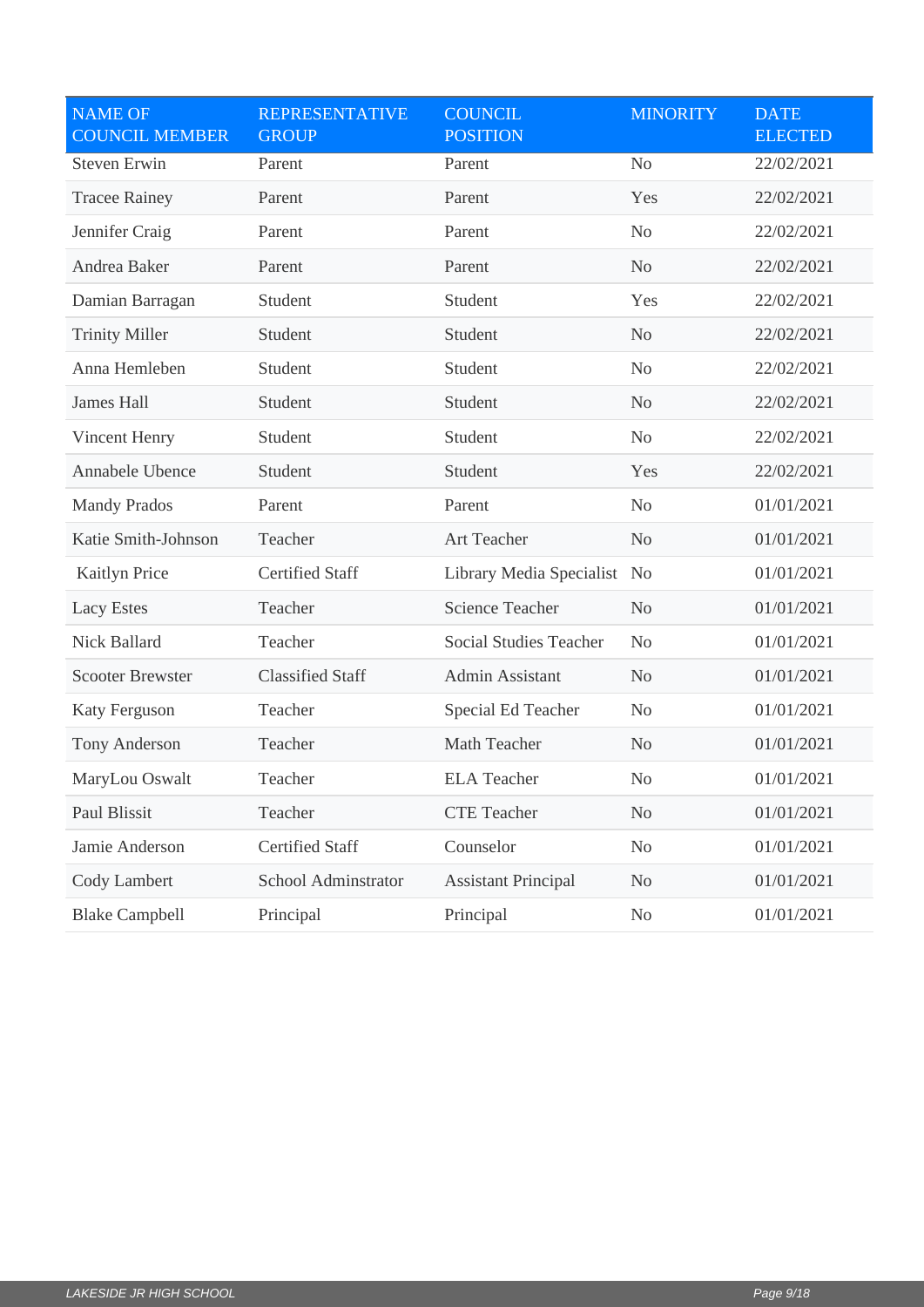# <span id="page-9-0"></span>**SECTION 5: VISION AND MISSION**

 **Why?** Vision and Mission provides a common purpose and clear direction connected to the innovation goals for all stakeholders and inspires the learning community to unite toward a future of learning that motivates EVERYONE to achieve at their fullest potential.

**What?** The school's Vision and Mission will align to the school goals and innovation plan.

**How?** Timeline of work

Please indicate if your vision and mission are: New

#### **THE SCHOOL'S VISION STATEMENT**

By fostering collaboration and high quality experiences, ALL students will be confidently prepared for a successful future.

#### **THE SCHOOL'S MISSION STATEMENT**

Growing a voice. Building confidence. Taking action.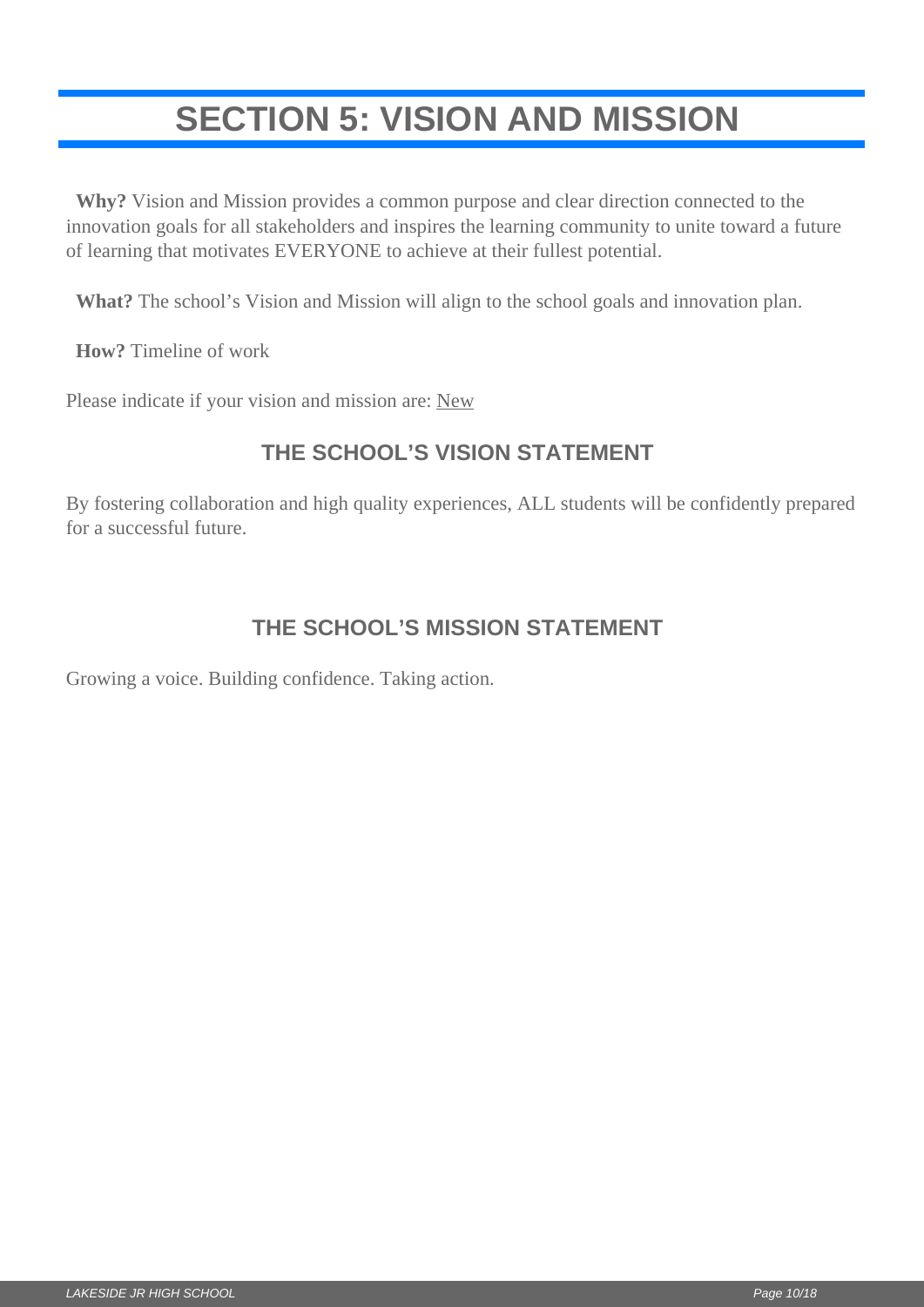# **SECTION 5: TIMELINE OF WORK**

| <b>DATE</b> | <b>VISION &amp; MISSION WORK</b>                                                                    | STAKEHOLDERS INVOLVED                                      |
|-------------|-----------------------------------------------------------------------------------------------------|------------------------------------------------------------|
| 03/02/2021  | Students only: discuss mission, vision, goals of the new<br>building                                | <b>Assistant Principal, Student Reps</b><br>of SOI Council |
| 02/26/2021  | Discussed Mission/Vision-laid foundation for group<br>Discussed projected outcomes for the building | LJH School of Innovation<br>Council                        |
| 02/12/2021  | Vision Walks through new building construction                                                      | <b>SOI</b> Council members                                 |
| 12/02/2020  | Vision Walks through new building construction                                                      | <b>SOI</b> Council members                                 |
| 12/01/2020  | Held meeting to clarify process for developing<br>mission/vision                                    | Principal/Assistant Principal                              |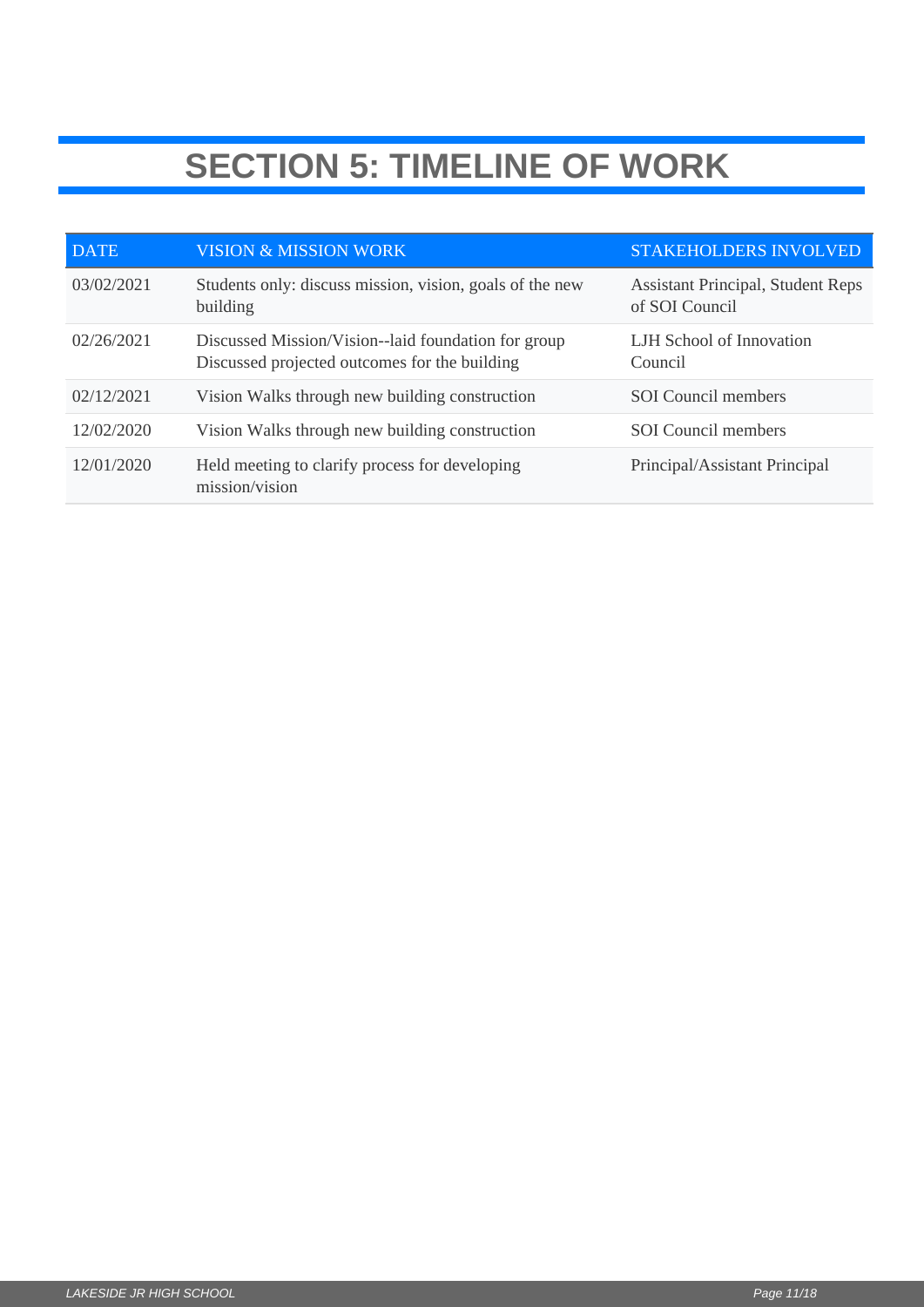## <span id="page-11-0"></span>**SECTION 6: GOALS AND ANTICIPATED OUTCOMES**

## **GOALS AND PERFORMANCE TARGETS**

#### Goal 1

Goal 1: Develop pathways for students that cater to student interest and prepare them for courses at the high school level as measured by an increase in ACT Aspire science scores over at least 8% in the 2021-22 school year and maintain this growth over the next four years. Additionally, this will be monitored by a 20% reduction over the next four years (5% each) in the number of students who are chronically absent.

#### Goal 2

Goal 2: Create a culture and environment that is devoted to individual learning plans and goals through online and onsite learning as evidenced by a sustained increase in math and literacy skills on ACT Aspire. This will be measured by an 8% increase in math and literacy in the 2021-22 school year and at least a 3% increase over each of the remaining three years.

#### Goal 3

Goal 3: Implement practices that revolve around student choice, interests, and abilities in allowing students to explore career opportunities, content areas, and skill sets needs to be successful in the future as measured by course requests for the next four school years (increasing CTE participation by at least 10%). Based on 2021 data, 40% of the graduating class were program completers. Data from 2020-21 also indicated that 11% of our Hispanic subgroup were program completers indicating a need to address this gap.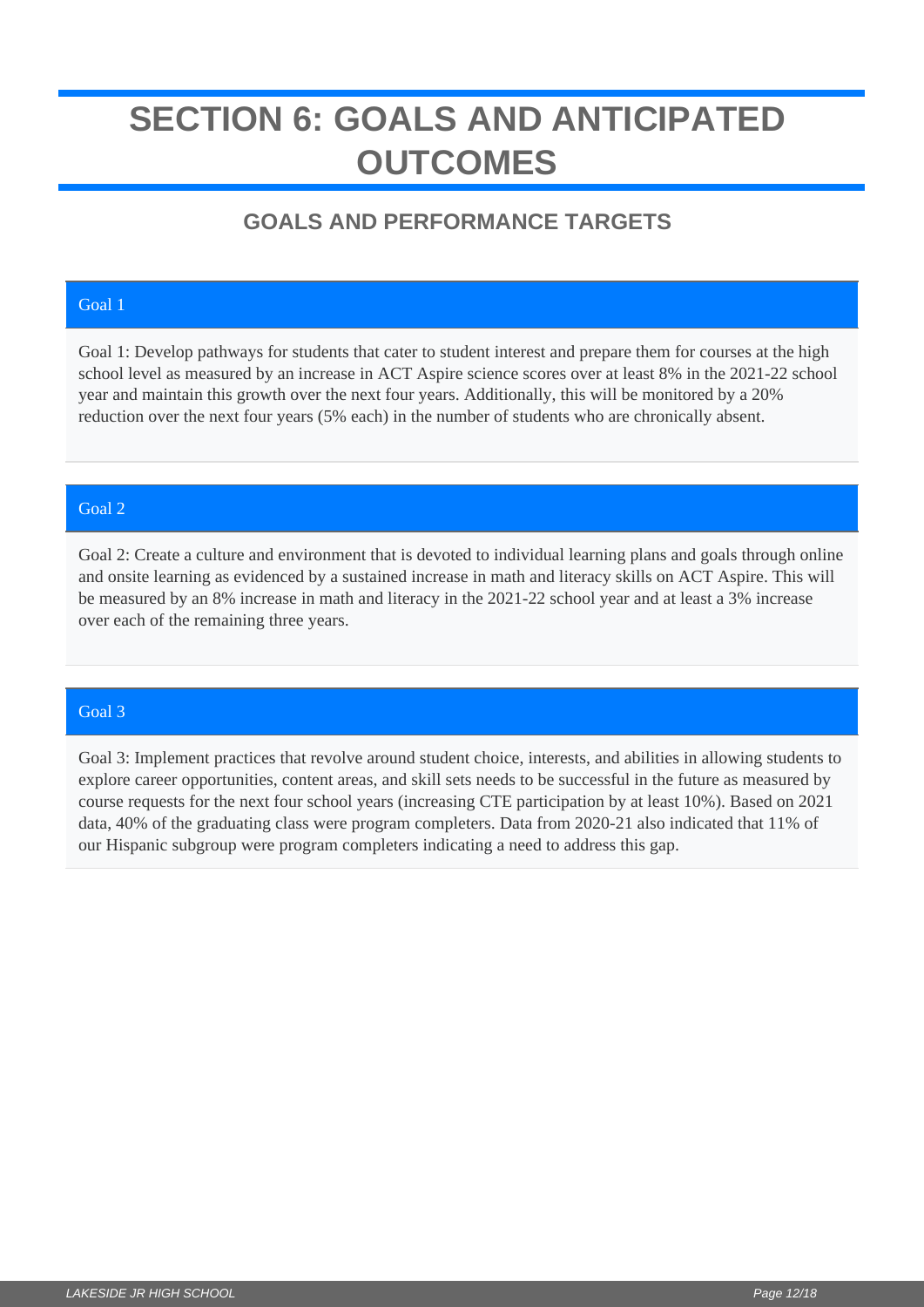# **SECTION 7.A: THEORY OF ACTION**

#### <span id="page-12-0"></span>**THEORY OF ACTION TO ACHIEVE INNOVATION GOALS: INNOVATION PLAN**

 Please connect the theory of action to SOI goals and performance targets and waivers needed for implementation. The theory of action may align with more than one goal. It is essential to focus on a few key strategies that your school is committed to implementing to improve student learning outcomes.

| Goal 1                                                |                                                                                                           |
|-------------------------------------------------------|-----------------------------------------------------------------------------------------------------------|
| Output/Actions<br>(innovation strategy)               | If students are engaged in activities and pathways that interest them                                     |
| <b>Expected Short Term</b><br>Outcome                 | then they will be better prepared for future courses and opportunities beyond school                      |
| Interim Performance<br>Target with expected<br>change | and this will result in more specific course selection and greater preparedness for<br>college and career |
| Data/Instrument                                       | which will be measured by the number of students who choose to take CTE courses<br>in high school         |
| Date<br>(by when)                                     | 07/01/2022                                                                                                |
| Materials/Resources<br>needed                         | <b>NA</b>                                                                                                 |
| Waiver Needed?                                        | <b>Yes</b>                                                                                                |

| Goal 2                                                       |                                                                           |
|--------------------------------------------------------------|---------------------------------------------------------------------------|
| Output/Actions<br>(innovation strategy)                      | If we create a culture and environment that is open to flexibility        |
| <b>Expected Short Term</b><br>Outcome                        | then students will be able to create and pursue individual learning plans |
| <b>Interim Performance</b><br>Target with expected<br>change | and students will be better prepared for future courses and opportunities |
| Data/Instrument                                              | which will be measured by performance on state assessments.               |
| Date<br>(by when)                                            | 07/01/2022                                                                |
| Materials/Resources<br>needed                                | <b>NA</b>                                                                 |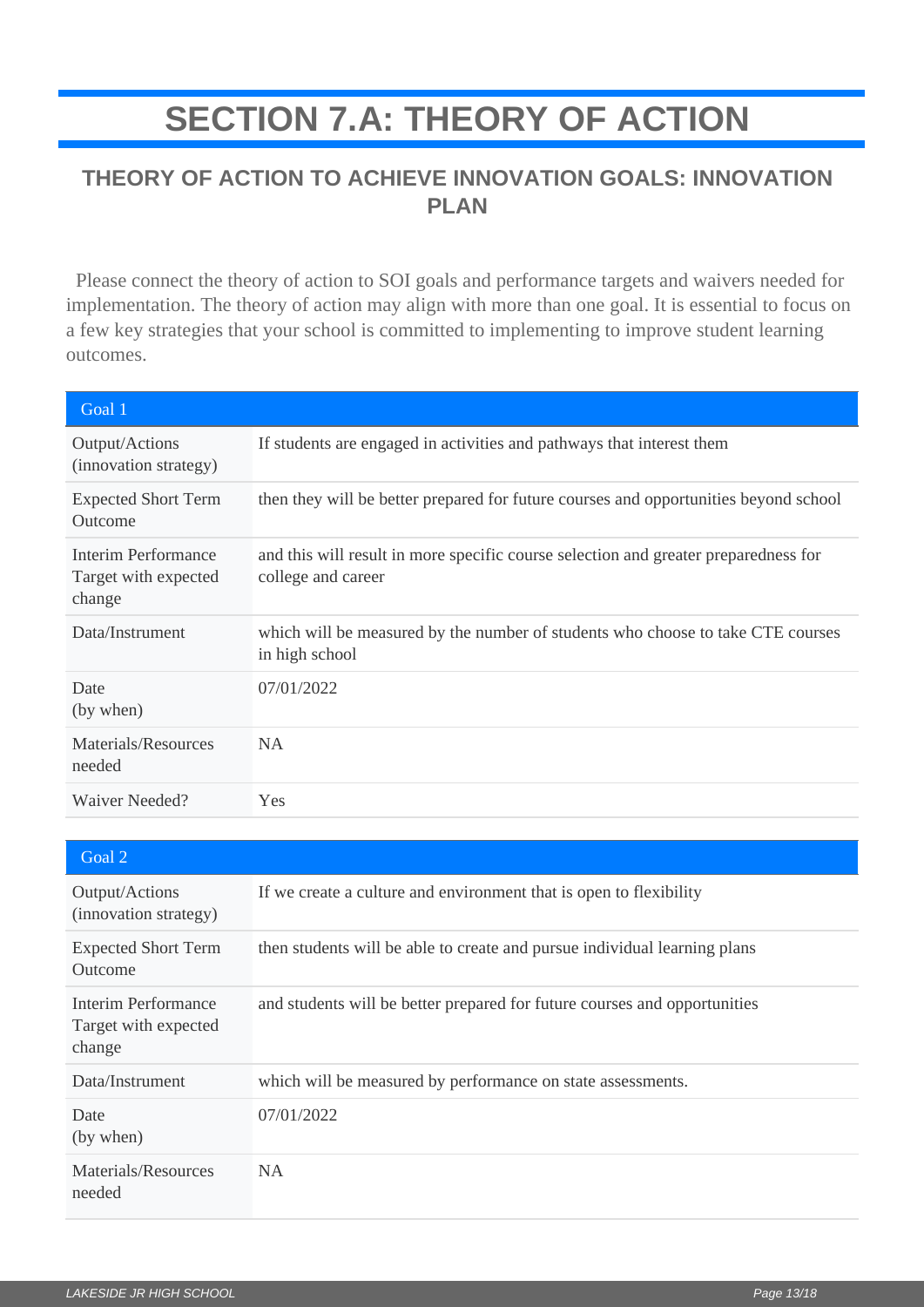#### Waiver Needed? Yes

| Goal 3                                                |                                                                                                              |
|-------------------------------------------------------|--------------------------------------------------------------------------------------------------------------|
| Output/Actions<br>(innovation strategy)               | If we implement practices that revolve around student, interests, and abilities                              |
| <b>Expected Short Term</b><br>Outcome                 | then we will be able to allow students the opportunities to explore various content-<br>related applications |
| Interim Performance<br>Target with expected<br>change | and students will be able to name and connect what they are learning                                         |
| Data/Instrument                                       | which will be measure by performance on local and state assessments.                                         |
| Date<br>(by when)                                     | 07/01/2022                                                                                                   |
| Materials/Resources<br>needed                         | PLTW Training for staff                                                                                      |
| Waiver Needed?                                        | Yes                                                                                                          |

| Goal 2                                                |                                                                                                           |
|-------------------------------------------------------|-----------------------------------------------------------------------------------------------------------|
| Output/Actions<br>(innovation strategy)               | If students are able to establish baseline skills,                                                        |
| <b>Expected Short Term</b><br>Outcome                 | then they will be able to relate their learning experiences to the real-word                              |
| Interim Performance<br>Target with expected<br>change | and this will allow them to better apply their learning to secondary-level content                        |
| Data/Instrument                                       | which will be measured by the number of students who choose to complete a PLTW<br>pathway in high school. |
| Date<br>(by when)                                     | 07/01/2022                                                                                                |
| Materials/Resources<br>needed                         | N/A                                                                                                       |
| Waiver Needed?                                        | <b>Yes</b>                                                                                                |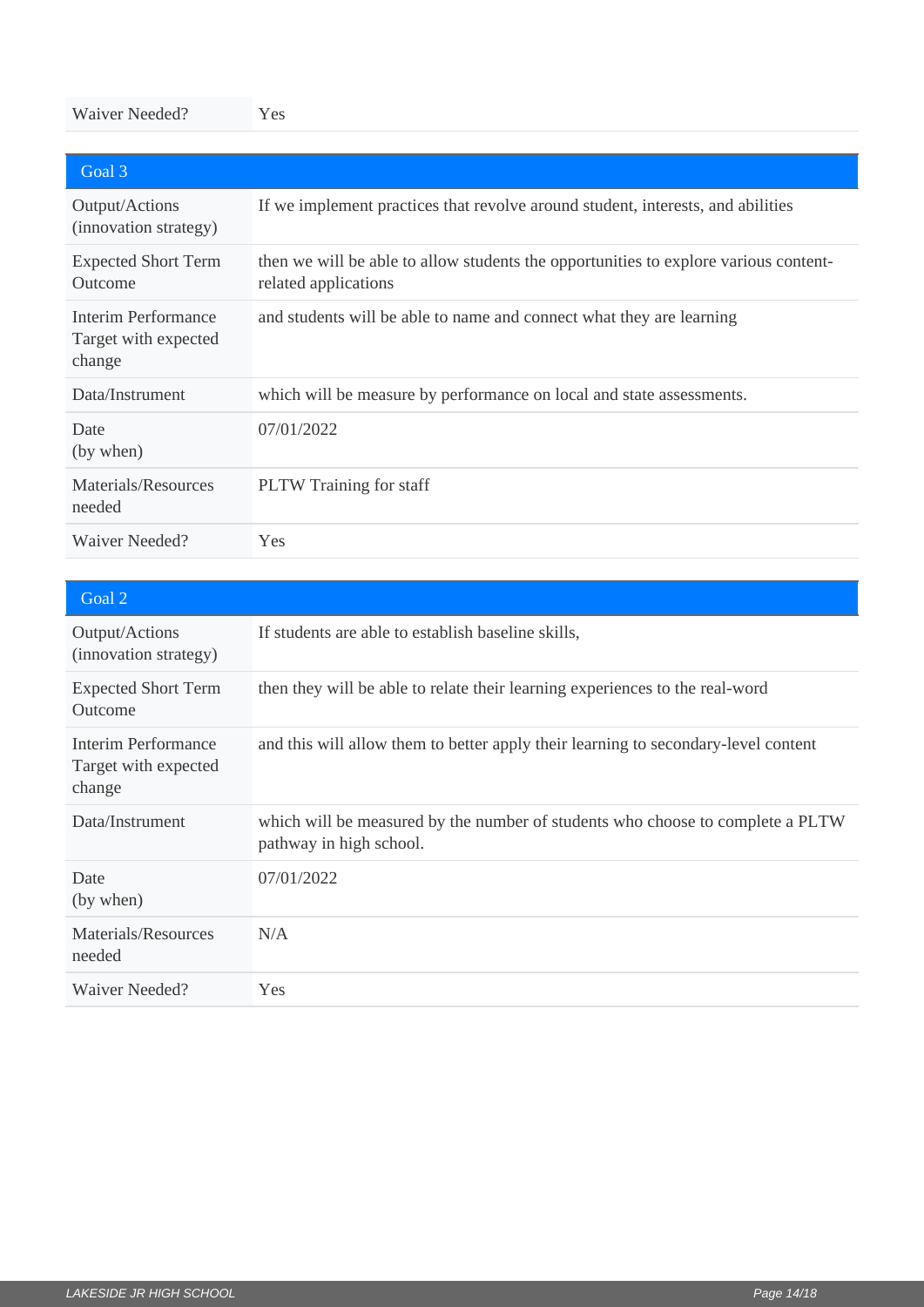# <span id="page-14-0"></span>**SECTION 7.B WAIVERS NEEDED TO IMPLEMENT OR SUPPORT THE PLAN OF INNOVATION**

## **WAIVERS SOUGHT**

| <b>Goal 1:</b><br>Goal 3: |                                                                                                                                                                                                                                                                         |
|---------------------------|-------------------------------------------------------------------------------------------------------------------------------------------------------------------------------------------------------------------------------------------------------------------------|
| Waiver Sought             | ARKANSAS DEPARTMENT OF EDUCATION RULES GOVERNING STANDARDS<br>FOR ACCREDITATION OF ARKANSAS<br>1-A.1.2.3 regarding annual instruction of science instruction                                                                                                            |
| Rationale                 | Students at Lakeside Junior High School will take Project Lead The Way STEM courses<br>instead of traditional Science 7 and Science 8 courses.                                                                                                                          |
| Explanation               | By providing students the opportunity for PLTW courses in a core-content area, students<br>will be able to explore STEM content in a hand's on method. This will allow students to be<br>more engaged in the content and be able to name and apply the content learned. |

| <b>Goal 1:</b><br>Goal 3: |                                                                                                                                                                                                                                                                                                                                           |
|---------------------------|-------------------------------------------------------------------------------------------------------------------------------------------------------------------------------------------------------------------------------------------------------------------------------------------------------------------------------------------|
| <b>Waiver Sought</b>      | ARKANSAS DEPARTMENT OF EDUCATION RULES GOVERNING STANDARDS<br>FOR ACCREDITATION OF ARKANSAS<br>1-A.1.2.7 regarding annual instruction of Career Technical Education                                                                                                                                                                       |
| Rationale                 | Students at Lakeside Junior High will be exposed to career exploration, keyboarding skills,<br>personal development, and future-planning research through a two-year advisory program.<br>This will allow students to truly gain a greater sense of understanding of the skills necessary<br>to be successful beyond secondary education. |
| Explanation               | By embedding skills related to career development and keyboarding, our students will be<br>able to create individual plans that they build on over a two-year period instead over the<br>course of a small portion of one school year.                                                                                                    |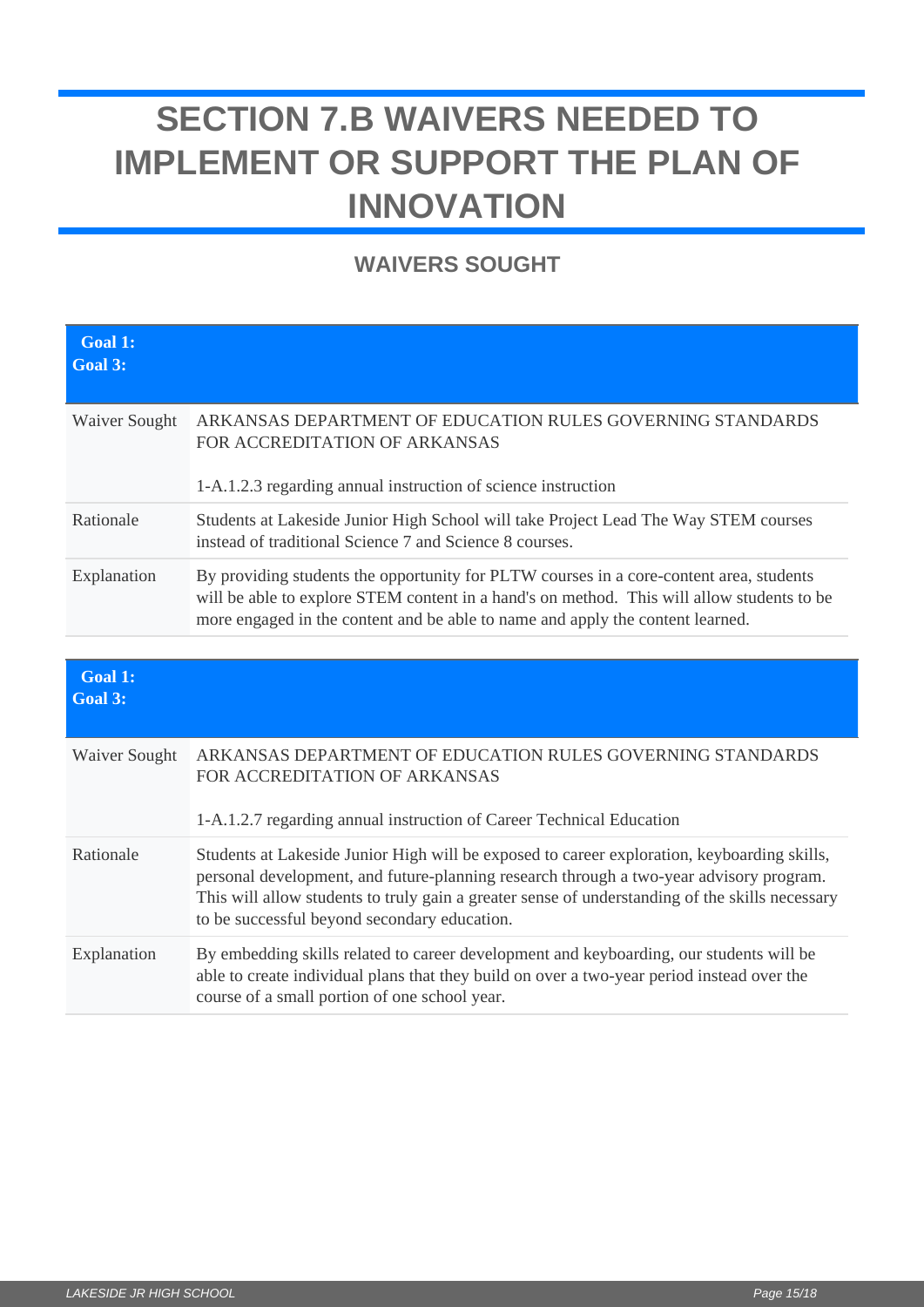# **SECTION 8: ELECTION RESULTS**

<span id="page-15-0"></span>At least sixty percent (60%) of the eligible employees must vote in support of the school's application to become a school of innovation before the school of innovation application may be submitted to the school board of directors for approval.

| <b>ELECTION RESULTS</b>                             |                |
|-----------------------------------------------------|----------------|
| Number of Licensed and Classified Staff             | 42             |
| Number of Staff who voted                           | 30 $(71.43\%)$ |
| Number of Staff who voted for the proposed Plan     | 30 $(71.43\%)$ |
| Number of Staff who voted against the proposed plan | $0(0\%)$       |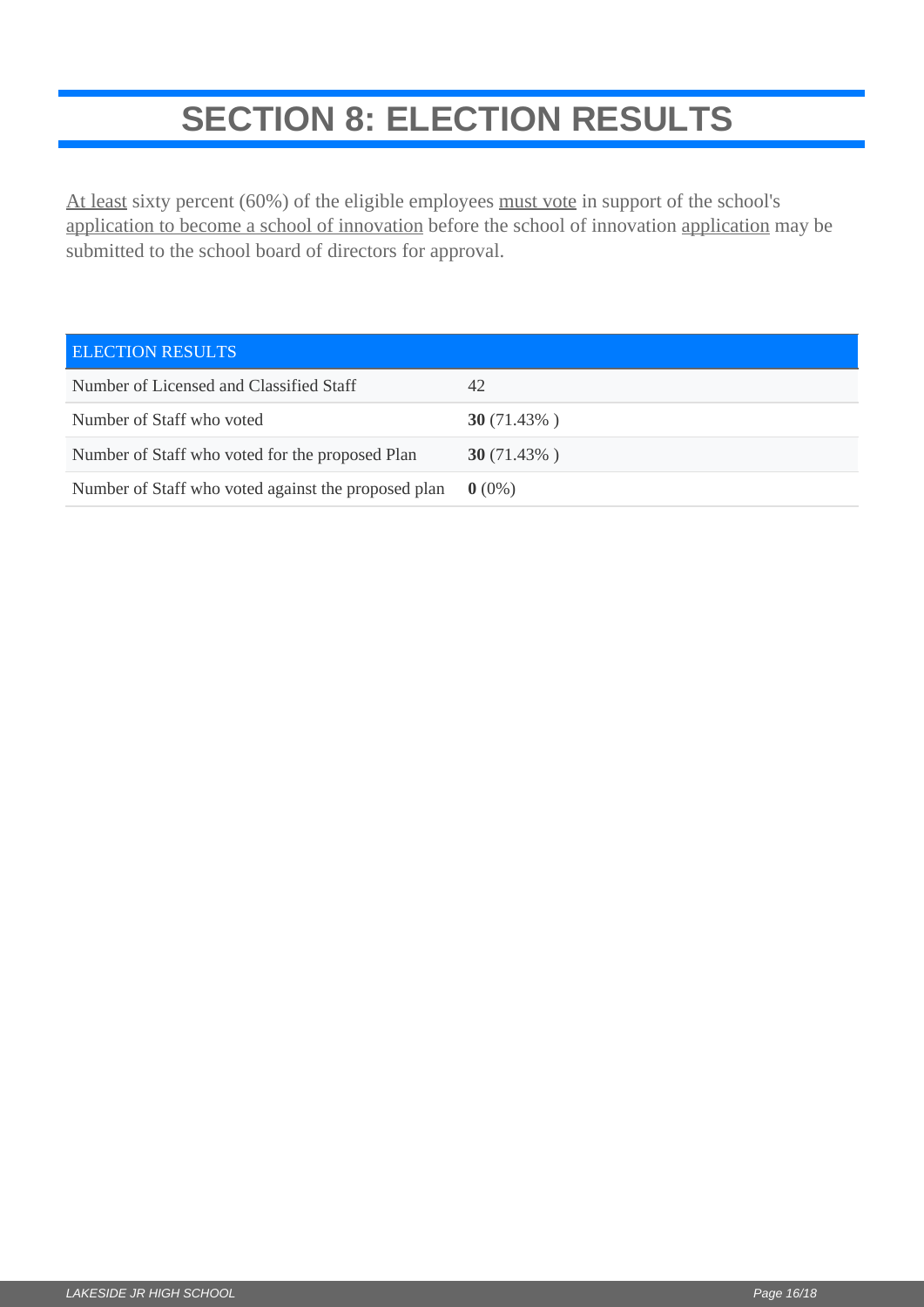# <span id="page-16-0"></span>**SECTION 9: PROFESSIONAL DEVELOPMENT SCOPE**

## **PROFESSIONAL DEVELOPMENT PLAN FOR INNOVATION IMPLEMENTATION**

 The purpose of the proposed professional development planning is to ensure staff has the capacity for the changes proposed in the innovation plan. Complete the following chart that outlines and describes specific professional development strategies used to prepare faculty and staff for the proposed innovation. Enter the school year for your proposed professional development.

| <b>Year: 2021-22</b>                                                                                   |                                                    |                          |                                  |  |  |  |
|--------------------------------------------------------------------------------------------------------|----------------------------------------------------|--------------------------|----------------------------------|--|--|--|
| <b>Goals Supported by Strategy: Goal 1, Goal 3</b>                                                     |                                                    |                          |                                  |  |  |  |
| <b>Innovation Strategy:</b>                                                                            |                                                    |                          |                                  |  |  |  |
| Provide PD opportunities for teachers who will teach PLTW courses within the previous science courses. |                                                    |                          |                                  |  |  |  |
| <b>DATE</b>                                                                                            | <b>WHAT</b>                                        | <b>PURPOSE</b><br>(Why?) | <b>TARGET AUDIENCE</b><br>(Who?) |  |  |  |
|                                                                                                        |                                                    |                          |                                  |  |  |  |
| <b>Year: 2021-22</b>                                                                                   |                                                    |                          |                                  |  |  |  |
|                                                                                                        | <b>Goals Supported by Strategy: Goal 1, Goal 3</b> |                          |                                  |  |  |  |
| <b>Innovation Strategy:</b>                                                                            |                                                    |                          |                                  |  |  |  |
| Provide PD opportunities for all staff members related to career exploration.                          |                                                    |                          |                                  |  |  |  |
| <b>DATE</b>                                                                                            | <b>WHAT</b>                                        | <b>PURPOSE</b><br>(Why?) | <b>TARGET AUDIENCE</b><br>(Who?) |  |  |  |
|                                                                                                        |                                                    |                          |                                  |  |  |  |
| <b>Year: 2021-22</b>                                                                                   |                                                    |                          |                                  |  |  |  |
| <b>Goals Supported by Strategy: Goal 1, Goal 3</b>                                                     |                                                    |                          |                                  |  |  |  |

#### **Innovation Strategy:**

Provide PD opportunities for lead advisory teachers to engage in the planning and development process of career exploration/career skills within the scope of advisory.

| DATE        | <b>WHAT</b>                                                  | <b>PURPOSE</b><br>(Why?)                                     | <b>TARGET AUDIENCE</b><br>(Who?)           |
|-------------|--------------------------------------------------------------|--------------------------------------------------------------|--------------------------------------------|
| $2021 - 22$ | Initial PD on how to<br>proctor/administer the<br>YouScience | To provide<br>individualized data to<br>help guide students' | <b>Teachers</b> (Specifically<br>Advisory) |